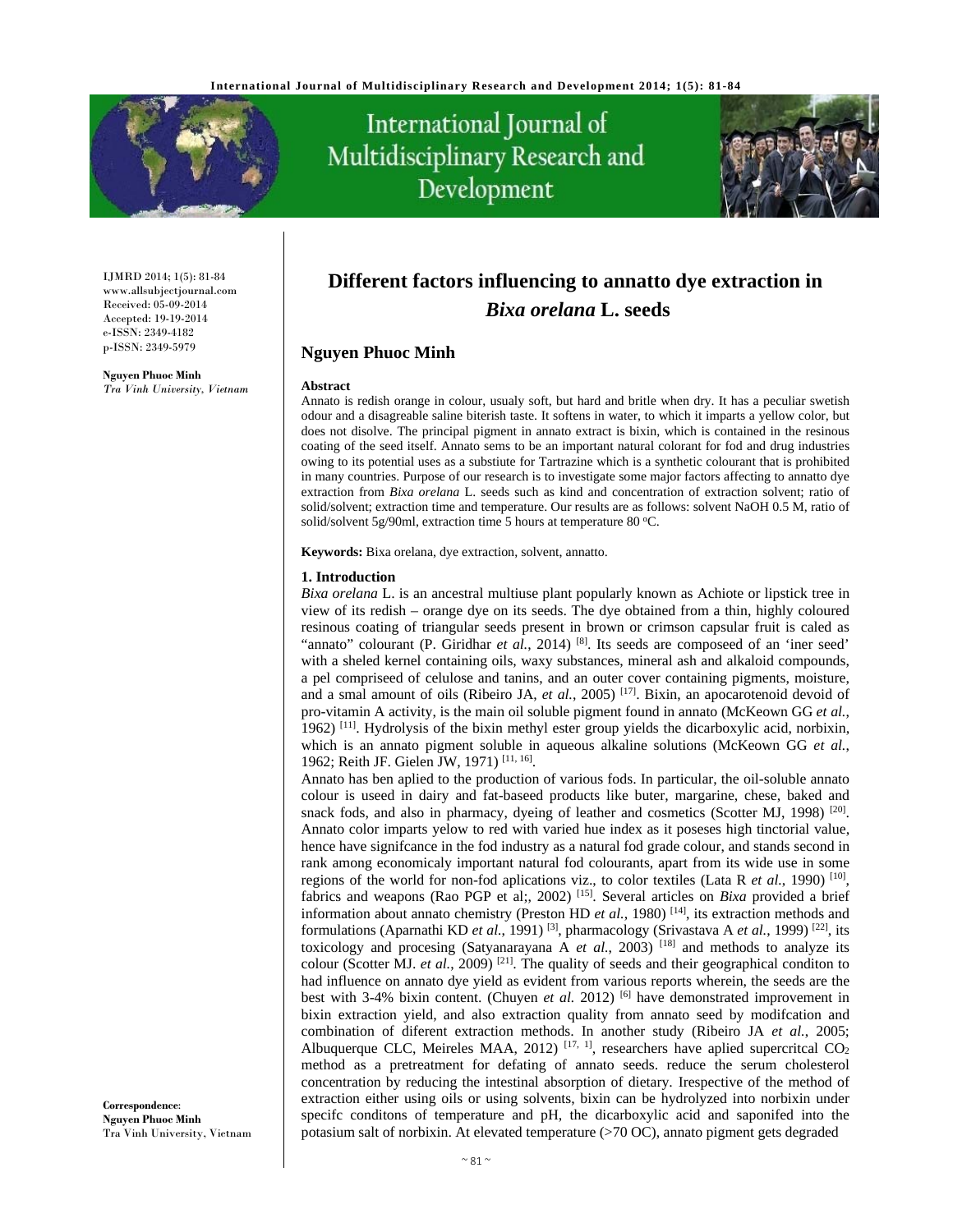and form several products including a 17-C yellow compound known as McKeown's pigment [28]. Supercritcal extraction with CO2 could be a god alternative to avoid these problems (Mendes RL *et al.*, 2003) <sup>[12]</sup>. Studies of Annato pigment extraction have ben caried out using supercritcal CO2 (Degnan AJ, *et al.*, 1991; Chao RR *et al.*, 1991; Silva GF *et al.*, 2008)<sup>[7, 5, 19]</sup> and  $CO_2$  modifed with several entrainers (methanol, chloroform and acetonitrile) (Anderson SG  $et$  al., 1997)<sup>[2]</sup>. It was shown that the entrainers increaseed the eficiency of extraction.

The stabilty of the aded annato dye in fods is the most important parameter which is esential especialy from quality and aesthetic point of view. Though bixin part of annato pigment is highly stable compared to other carotenoids such as betacarotene, etc., which is mainly due to its apocarotenoid nature, various studies revealed that bixin to is susceptible to procesing and storage conditons especialy to high temperatures and light which leads to a loss in the color of the annato aded foods (Bersetj C *et al.*, 1986; Najar SV *et al.*, 1998)<sup>[4, 13]</sup>. Similarly the efect of water activity is reported to be having influence on bixin stabilty, wherein, bixin is more stable at intermediate and higher water activites (Gloria MBA *et al.*, 1995)<sup>[9]</sup>.

Purpose of our research is to investigate different factors affecting to annatto dye extraction from *Bixa orelana* L. seeds such as kind and concentration of extraction solvent; ratio of solid/solvent; extraction time and temperature.

#### **2. Material & Method 2.1 Material**

*Bixa* seed is originated from Mekong river delta, Vietnam. The seed is collected from wild-growing bushes or from plantations.



**Fig 1:** *Bixa* seed

# **2.2 Research method**

#### **2.2.1 Examine kind and concentration of solvent for extraction**

Boiling 10 samples (each sample 5 gram) with 100 ml NaOH and KOH with following concentrations: 0.05 M; 0.1 M; 0.5 M; 1.0 M; 1.5 M at temperature 90  $^0C$ . After that we filter the extracted fluid, take 0.5 ml filtrate to measure by UV – VIS. Acidify the remained filtrate with 100 ml HCl 3M, filter to get the particle. Take filtrate to drying in glass oven in 50oC. Compare the dye with the initial weight.

# **2.2.2 Examine the ratio of solid/solvent**

Boiling 5 samples (each sample 5 gram) with NaOH 0.5M: 60ml, 70ml, 80ml, 90ml, 100ml at temperature 90 $\degree$ C in 4 hours. After that we filter the extracted fluid, take 0.5 ml filtrate to measure by UV – VIS. Acidify the remained filtrate with 100 ml HCl 3M, filter to get the particle. Take filtrate to drying in glass oven in 50 $\mathrm{^{0}C}$ . Compare the dye with the initial weight.

### **2.2.3 Examine extraction time**

Boiling 5 samples (each sample 5 gram) with 90 ml NaOH 0.5 M at temperature 90°C in different duration: 3h, 4h, 5h, 6h, 7h, 8h, 9h. After that we filter the extracted fluid, take 0.5 ml filtrate to measure by UV – VIS. Acidify the remained filtrate with 100 ml HCl 3M, filter to get the particle. Take filtrate to drying in glass oven in 50°C. Compare the dye with the initial weight

### **2.2.4 Examine extraction temperature**

Boiling 5 samples (each sample 5 gram) with 90 ml NaOH 0.5 M in 5 hours at different temperatures: 60 °C, 70 °C, 80<br>
°C, 90 °C, 100 °C, After that we filter the extracted fluid C, 90 $\mathrm{^0C}$ , 100 $\mathrm{^0C}$ . After that we filter the extracted fluid, take 0.5 ml filtrate to measure by UV – VIS. Acidify the remained filtrate with 100 ml HCl 3M, filter to get the particle. Take filtrate to drying in glass oven in 50  $^0$ C. Compare the dye with the initial weight

# **2.3 Statistical analysis**

All data are processeed by Excell 2003.

# **3. Result & Discussion**

**3.1 Effect of kind and concentration of solvent to annatto extraction** 

| $\lambda$ (nm) |         | <b>Optical density (A)</b> |        |       |        |         |       |       |       |        |
|----------------|---------|----------------------------|--------|-------|--------|---------|-------|-------|-------|--------|
|                | NaOH(M) |                            |        |       |        | KOH (M) |       |       |       |        |
|                | 0.05    | 0.1                        | 0.5    |       | ر. 1   | 0.05    | 0.1   |       | 1.0   |        |
| 453            | .2509   | 1.4731                     | 5701   | .4281 | 1.0968 | 0.8809  | .4112 | .5313 | .3240 | 2221   |
| 481            | .0395   | .1989ء                     | 1.3051 | 1673  | 0.8468 | 0.7257  |       |       | 1214  | 0.9691 |

 $T$  D  $\overline{D}$   $\overline{D}$   $\overline{D}$   $\overline{D}$   $\overline{D}$   $\overline{D}$   $\overline{D}$   $\overline{D}$   $\overline{D}$   $\overline{D}$   $\overline{D}$   $\overline{D}$   $\overline{D}$   $\overline{D}$   $\overline{D}$   $\overline{D}$   $\overline{D}$   $\overline{D}$   $\overline{D}$   $\overline{D}$   $\overline{D}$   $\overline{D}$   $\overline{D}$   $\overline{D}$ 

**Table 1:** Optical density of annatto extracted by different solvent concentrations

|                    | Table 2. % Dve extracted by different solvents |                     |       |       |       |       |       |        |       |       |  |
|--------------------|------------------------------------------------|---------------------|-------|-------|-------|-------|-------|--------|-------|-------|--|
| <b>Solvent</b>     |                                                | NaOH (M)<br>KOH (M) |       |       |       |       |       |        |       |       |  |
|                    | 0.05                                           |                     | 0.5   | 1.0   |       | 0.05  | 0.1   | 0.5    | 1.0   | ر. 1  |  |
| M <sub>0</sub> (g) | 5.004                                          | 5.006               | 5.012 | 5.012 | 5.007 | 5.007 | 5.009 | 5.009  | 5.011 | 5.008 |  |
| $M_1(g)$           | 1.958                                          | .963                | .871  | .889  | 1.915 | .950  | 1.852 | .865   | 1.903 | 1.862 |  |
| $M_2(g)$           | 2.339                                          | 2.462               | 2.455 | 2.380 | 2.255 | 2.237 | 2.308 | 2.412  | 2.304 | 2.221 |  |
| %Dye               | 7.614                                          | 9.968               | .652  | 9.798 | 6.790 | 5.732 | 9.104 | 10.920 | 8.002 | 7.169 |  |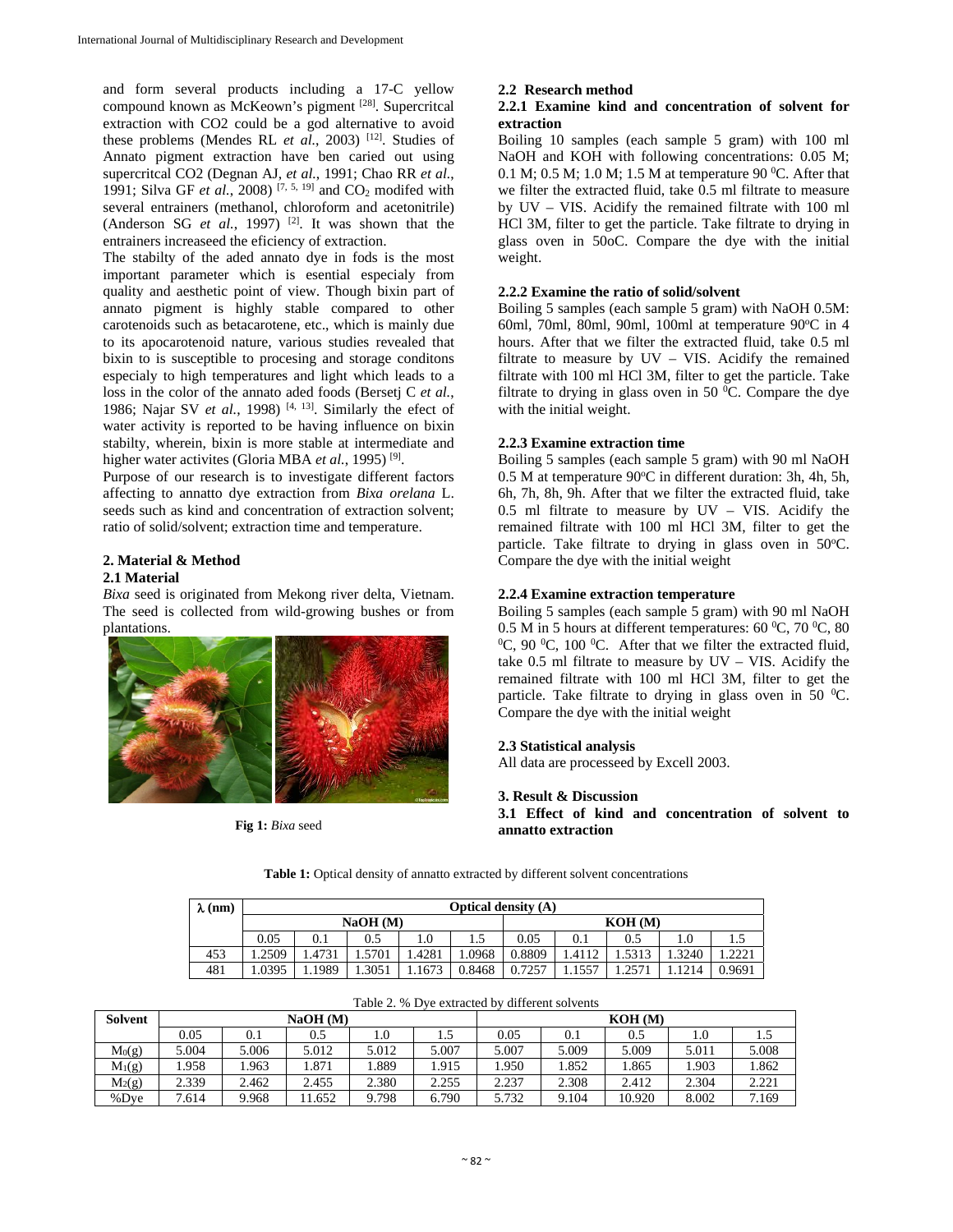From table 1 and table 2, we see that NaOH 0.5M and KOH 0.5M extract annatto higher than other concentrations. Meanwhile, extraction by NaOH 0.5M shows the optical density at two wavelength 453nm, 481nm; the dye extracted is higher than sample extracted by KOH 0.5M. Moreover, ion  $Na^+$  is healthier than ion  $K^+$ , NaOH is more economic. So we choose NaOH 0.5M to extract annatto from *Bixa orelana* L.

#### **3.2 Effect of ratio solid/solvent**

**Table 3:** %dye extracted by different solvent volumes

| $\mathbf{V_{NaOH}}$<br>(ml) | 60 ml  | 70 ml  | $80$ ml | 90 ml  | $100$ ml |
|-----------------------------|--------|--------|---------|--------|----------|
| M(0(g))                     | 5.012  | 5.010  | 5.013   | 5.010  | 5.008    |
| M1(g)                       | 1.869  | 1.903  | 1.869   | 1.819  | 1.863    |
| M2(g)                       | 2.396  | 2.466  | 2.467   | 2.460  | 2.504    |
| %dye                        | 10.515 | 11.238 | 11.929  | 12.794 | 12.799   |

From table, when we use more NaOH 05 M, the dye extracted is also increased respectively, especially from 60 ml to 90 ml. So we choose solvent volume 90 ml for further experiments.

#### **3.3 Effect of extraction time**

**Table 4:** Optical density of extracted fluid by different extraction times

| ∼   |                | <b>Optical density (A)</b> |                |    |                |        |                |  |  |  |
|-----|----------------|----------------------------|----------------|----|----------------|--------|----------------|--|--|--|
| nm) | 3 <sub>h</sub> | 4 <sub>h</sub>             | 5 <sub>h</sub> | 6h | 7 <sub>h</sub> | 8h     | 9 <sub>h</sub> |  |  |  |
| 453 |                | 1.3035                     | . 4094         |    |                | 1.0402 | J.8654         |  |  |  |

We acidify the extracted fluid by 100 ml HCl 3M, dry the filtrate at 50  $\mathrm{^{\circ}C}$ , calculate the % dye.

| <b>Table 5:</b> % dye by different extraction times |  |  |  |  |  |  |
|-----------------------------------------------------|--|--|--|--|--|--|
|-----------------------------------------------------|--|--|--|--|--|--|

| Time (h) | 3h     | 4 <sub>h</sub> | 5h     | 6h     | 7h     | 8h     | 9h    |
|----------|--------|----------------|--------|--------|--------|--------|-------|
| M(0)     | 5.007  | 5.006          | 5.001  | 5.006  | 5.004  | 5.003  | 5.000 |
| M1(g)    | .851   | .810           | 1.935  | .790   | .822   | 1.765  | 1.823 |
| M2(g)    | 2.455  | 2.452          | 2.615  | 2.405  | 2.389  | 2.304  | 2.271 |
| % dve    | 12.063 | 12.825         | 13.597 | 12.285 | 12.063 | 10.774 | 8.960 |

From table 4 and table 5, when we increase the extraction time we shall get more percentage of dye. However if we increase the extraction time (from 6h to 9h) the extraction recovery shall be down because the high temperature and long time can cause damage to annato. So we choose the extraction time 5h for further experiments.

#### **3.4 Effect of extraction temperature**

Table 6: Optical density of extracted fluid by different extraction temperatures

| $\lambda$ (nm) | <b>Optical density (A)</b> |       |       |                |                 |  |  |  |  |
|----------------|----------------------------|-------|-------|----------------|-----------------|--|--|--|--|
|                | 60°C                       | 70°C  | 80°C  | $90^{\circ}$ C | $100^{\circ}$ C |  |  |  |  |
| 453            | <b>1.2880</b>              | .4305 | .4523 | 1.3766         | .2642           |  |  |  |  |

**Table 7. % dye of extracted fluid by different extraction temperatures** 

| <b>Temperature</b> | $60^{\circ}$ C | 70°C   | $80^{\circ}$ C | $90^{\circ}$ C | $100^{\circ}$ C |
|--------------------|----------------|--------|----------------|----------------|-----------------|
| M(0(g))            | 5.008          | 5.002  | 5.010          | 5.011          | 5.009           |
| M1(g)              | 1.875          | 1.803  | 1.889          | 1.792          | 1.859           |
| M2(g)              | 2.453          | 2.455  | 2.619          | 2.477          | 2.496           |
| % dye              | 11.542         | 13.035 | 14.571         | 13.670         | 12.717          |

From table 6 and table 7, we see the high percentage of annato dye if the sample is treated at temperature  $60^{\circ}$ C-80<sup>o</sup>C. If we continue increasing the extraction temperature to  ${}^{0}C$ . If we continue increasing the extraction temperature to 90  $^0$ C, 100  $^0$ C; the percentage of dye extracted shall be decreased owing to thermal damage. So we choose the optimal temperature 80  $\rm{^0C}$  for annato extraction.

#### **4. Conclusion**

Annato is obtained from the thin resinous aril portion of seeds of Bixa orelana - a tropical plant of great agroindustrial interest. Bixin and norbixin are the main components of annatto colour which imparts red to yelow hue to the fod matrix. Annato is the most sought after

natural colorant in the fod industry in view of its availabilty, afordabilty and viabilty. It also finds wide use in cosmetics, pharmacy and dyeing purposes. We have successfully determined some main technical factors influencing to the annatto extraction such as kind and concentration of solvent, ratio of solid/ solvent, extraction time, extraction temperature.

#### **5. Reference**

- 1. Albuquerque CLC, Meireles MAA. Defating of annato seeds using supercritical carbon dioxide as a pretreatment for the production of bixin: Experimental, modelling and economic evaluation of the proces. The J of Supercrit Fluids. 2012; 6:86-95.
- 2. Anderson SG, Nair MG, Chandra A, Morison E. Supercritcal fluid carbon dioxide extraction of annato seeds and quantifcation of trans-bixin by high presure liquid chromatography. Phytochem Anal. 1997; 8:247- 249.
- 3. Aparnathi KD, Sharma RS. Annato color for food a review. Ind Food Packer. 1991; 45(2):13-27.
- 4. Bersetj C, Marty C. Potential use of annato in extrusion coking. *Lebensmitel – Wisenschaft und-Technologie.* 1986; 19(2):126-131.
- 5. Chao RR, Mulvaney SJ, Sansom DR, Hsieh FH, Tempesta MS. Supercritcal  $CO<sub>2</sub>$  extraction of annato (Bixa orelana) pigments and some characteristics of the color extracts. J Food Sci*.* 1991; 56:80-83.
- 6. Chuyen HV, Ngoc Hoi NT. Eun J-B. Improvement of bixin extraction yield and extraction quality from annato seed by modifcation and combination of different extraction methods. Inter J Food Sci Technol. 2012; 47:133-138.
- 7. Degnan AJ, Elbe JH, Hartel RW. Extraction of Annato Seed Pigment by Supercritcal Carbon Dioxide. J Food Sci. 1991; 56(6):165.
- 8. P. Giridhar, Venugopalan AR. Parimalan. A Review on Annato Dye Extraction, Analysis and Procesing*.*